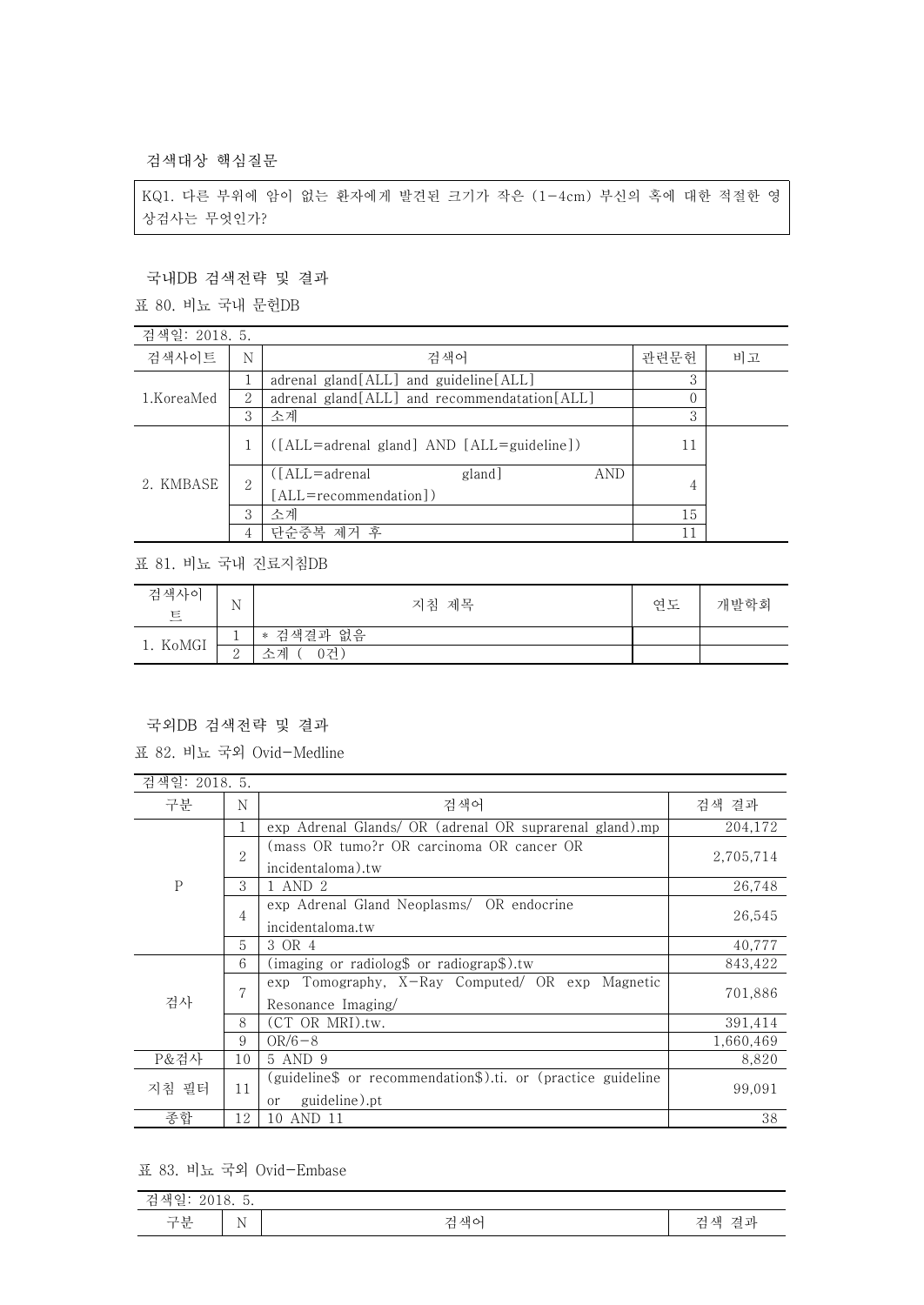| 검색일: 2018. 5. |                |                                                                                                                                     |           |
|---------------|----------------|-------------------------------------------------------------------------------------------------------------------------------------|-----------|
| 구분            | N              | 검색어                                                                                                                                 | 검색 결과     |
| ${\bf P}$     | $\mathbf{1}$   | OR<br>gland'/exp<br><b>OR</b><br>'suprarenal<br>(adrenal<br>'adrenal                                                                | 157,787   |
|               | $\overline{2}$ | gland'):ab,ti<br><b>OR</b><br><b>OR</b><br><b>OR</b><br><b>OR</b><br>carcinoma<br>tumo?r<br>(mass<br>cancer<br>incidentaloma):ab,ti | 3,455,327 |
|               | 3              | 1 AND 2                                                                                                                             | 22,048    |
|               | 4              | 'adrenal tumor'/exp OR 'endocrine incidentaloma':ab,ti                                                                              | 43,084    |
|               | 5              | 3 OR 4                                                                                                                              | 55,199    |
|               | 6              | (imaging or radiolog* or radiograp*):ab,ti                                                                                          | 1,329,226 |
| 검사            | $\overline{7}$ | <b>OR</b><br>assisted<br>tomography'/exp<br>'magnetic<br>'computer<br>resonance imaging'/exp                                        | 1,503,267 |
|               | 8              | (CT OR MRI):ab,ti                                                                                                                   | 739,358   |
|               | 9              | radiodiagnosis/exp                                                                                                                  | 2,501,749 |
|               | 10             | $OR/6-9$                                                                                                                            | 3,101,691 |
| P&검사          | 11             | 3 AND 10                                                                                                                            | 4,622     |
| 지침            | 12             | guideline *: ti OR recommendation *: ti                                                                                             | 125,695   |
| 종합            | 13             | 11 and 12                                                                                                                           | 32        |

## 표 84. 비뇨 국외 GIN

| 검색일<br>2010<br>2010. J. |                     |       |  |
|-------------------------|---------------------|-------|--|
|                         | 검색어                 | 검색 결과 |  |
| ÷                       | adrenal cland tumor |       |  |

## 표 85. 비뇨 국외 NGC

| 검색일: 2018. 5. |                     |       |  |
|---------------|---------------------|-------|--|
| N             | 검색어                 | 검색 결과 |  |
|               | adrenal cland tumor |       |  |